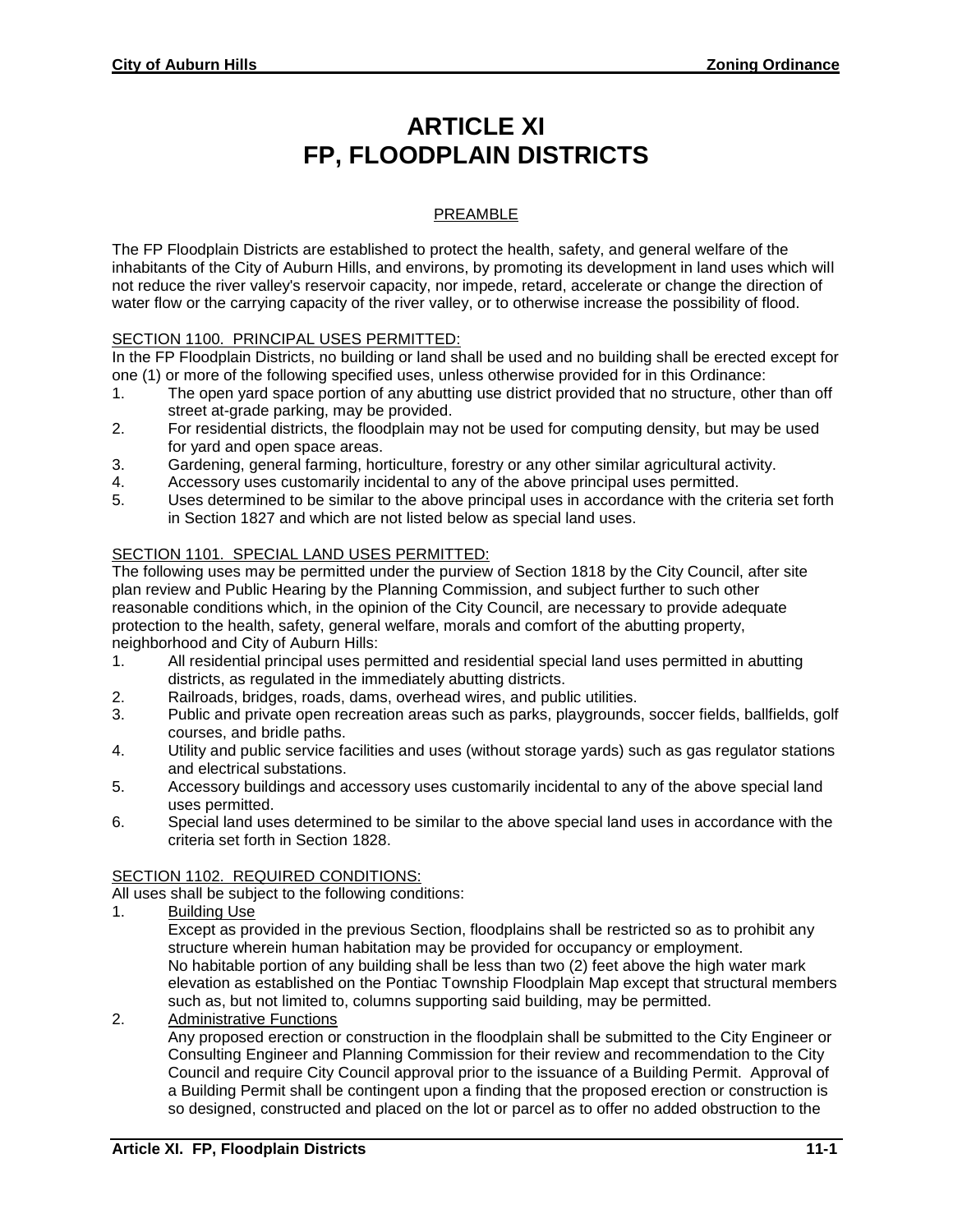flow of water, and be so fixed to the site as to withstand the force of the expected velocity of floodwater.

- A. Duties of the Building Inspector or authorized staff shall include:
	- 1) When base flood elevation data has not been provided, the Building Official or authorized staff shall obtain, review, and reasonably utilize any flood elevation data available from a Federal, State or other source.
	- 2) Review all development permits to determine that all necessary permits have been obtained from those Federal, State of Local governmental agencies from which prior approval is required.
	- 3) Obtain and record the actual elevation (in relation to mean sea level) of the lowest habitable floor (including basement) of all new or substantially improved structures, and whether or not the structure contains a basement.
	- 4) Notify adjacent communities and the Michigan Department of Natural Resources prior to any alteration or relocation of a watercourse, and submit evidence of such notification to the Federal Insurance Administration.
	- 5) Require that maintenance is provided within the altered or relocated portion of said watercourse so that the flood carrying capacity is not diminished.

#### 3. Permit Applications

The applicant shall provide such topographic data, engineering studies, or other studies as needed to determine the effects of flooding on a proposed structure and/or the effect of the structure on the flow of water. All such required data shall be prepared by licensed and registered architects, engineers, or registered land surveyors.

In addition to the information required with an application for a Building Permit, or any other type of development permission required under this Ordinance, the following information shall be submitted as a part of an application for permission to commence any type of development within a flood hazard area.

- A. The elevation in relation to mean sea level of the floor, including basement, of all **structures**
- B. Where flood proofing will be employed, the elevation in relation to mean sea level to which a structure will be flood proofed.
- C. Where flood proofing will be employed, a certificate from a registered professional engineer, architect, or surveyor that the flood proofing criteria of this Ordinance will be met.
- D. Where it can be determined that development is proposed within zones A1-30 on the FIRM or the regulatory floodway, a certification is required by this Ordinance.
- E. A description of the extent to which any watercourse will be altered or relocated as a result of proposed development.
- F. Base flood elevation data where the proposed development is subject to Public Act 288, of 1967, or greater than five (5) acres in size.
- G. Additional information which may be reasonably necessary to determine compliance with the provisions of this Ordinance.

#### 4. General Standards for Flood Hazard Reduction

All new construction and substantial improvements within a flood hazard area, including the placement of prefabricated buildings and mobile homes, shall be subject to the following:

- A. All new and replacement water supply systems shall minimize or eliminate infiltration of floodwaters into the systems.
- B. All new and replacement sanitary sewage systems shall minimize or eliminate infiltration of floodwaters into the systems and the discharges from systems into floodwaters. Onsite waste disposal systems shall be located to avoid impairment to the system or contamination from the system during flooding.
- C. All public utilities and facilities shall be designed, constructed and located to minimize or eliminate flood damage.
- D. Adequate drainage shall be provided to reduce exposure to flood hazards.
- E. The Building Inspector or authorized staff shall review development proposals to determine compliance with the standards of this Section.